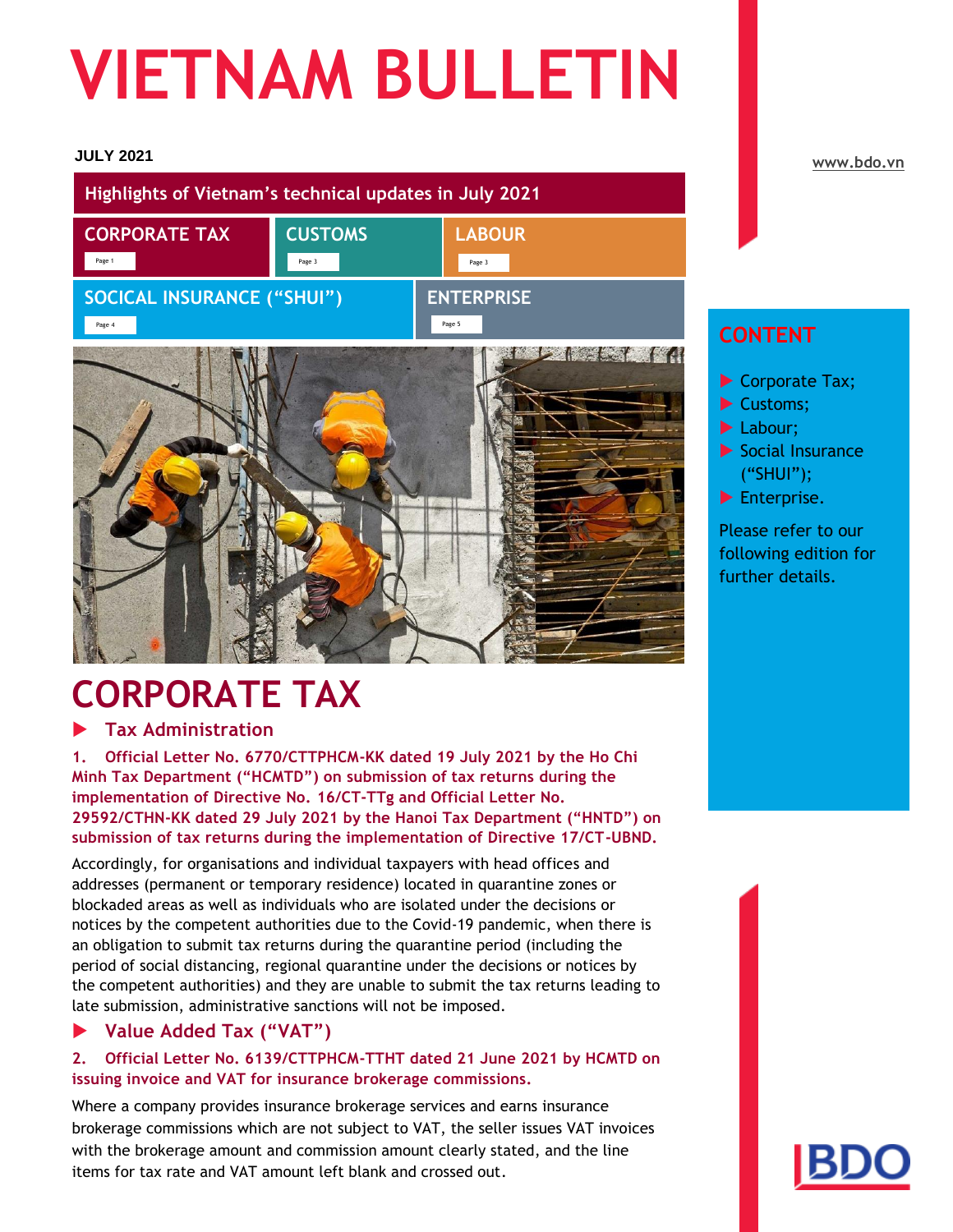#### **3. Official Letter No. 23122/CTHN-TTHT dated 25 June 2021 by HNTD guiding on invoices and VAT for providing services overseas by export processing enterprises ("EPE")**

Accordingly, where an EPE provides design, market research and product management consulting services overseas (outside the territory of Vietnam), such services are not subject to VAT. For the above provision of service, the company can use commercial invoices as prescribed in Clause 7, Article 3 of Circular No. 119/2014/TT-BTC dated 25 August 2014 by the Ministry of Finance.

**4. Official Letter No. 26246/CTHN-TTHT dated 09 July 2021 by HNTD on Special consumption tax ("SCT") and VAT for importing helicopters**

Regarding SCT:

 $\checkmark$  Where the imported aircraft (helicopter) is used for the purpose of transporting goods, passengers and tourists or security and defence, it is not subject to SCT as prescribed in Clause 4, Article 3 of Circular No. 195/2015/TT-BTC by the Ministry of Finance.

 $\checkmark$  Where the imported aircraft (helicopter) is not used for the purpose of transporting goods, passengers and tourists or security and defence, it is subject to SCT.

Regarding VAT:

 Where the imported aircraft (helicopter) is used for lease, if the conditions specified in Clause 17, Article 4 of Circular 219/2013/TT-BTC are satisfied, it is not subject to VAT.

#### **5. Official Letter No. 3595/TCHQ-TXNK dated 16 July 2021 by the General Department of Customs ("GDC") providing guidance on VAT policy for goods declared as imported herbal ingredients.**

Imported goods which are herbal ingredients that are certified and approved for importation by the Ministry of Health ("MoH") according to Decree No. 54/2017/ND-CP, included in the list of imported herbal ingredients in Appendix I promulgated with Circular No. 48/2018/TT-BYT by the MoH, and managed under the regulations of the pharmaceutical sector, are subject to the VAT rate of 5% according to Point 1, Clause 2, Article 8 of Law on VAT (No. 13/2008/QH12) dated 03 June 2008.

#### **Special Consumption Tax ("SCT")**

#### **6. Official Letter No. 3335/TCHQ-TXNK dated 02 July 2021 by GDC on Special Consumption Tax ("SCT") for pick-up cars that are used for both people and cargoes transportation.**

Where an enterprise imports cars that are used for both people and cargo transportation as stipulated in Law on SCT (No. 27/2008/QH12), amended and supplemented by Law No. 106/2016/QH13, and satisfy the requirements for cars designed to carry both people and cargo as prescribed by the Ministry of Science and Technology, the SCT rates specified at Point 4d, Article 7 of Law on SCT shall apply.

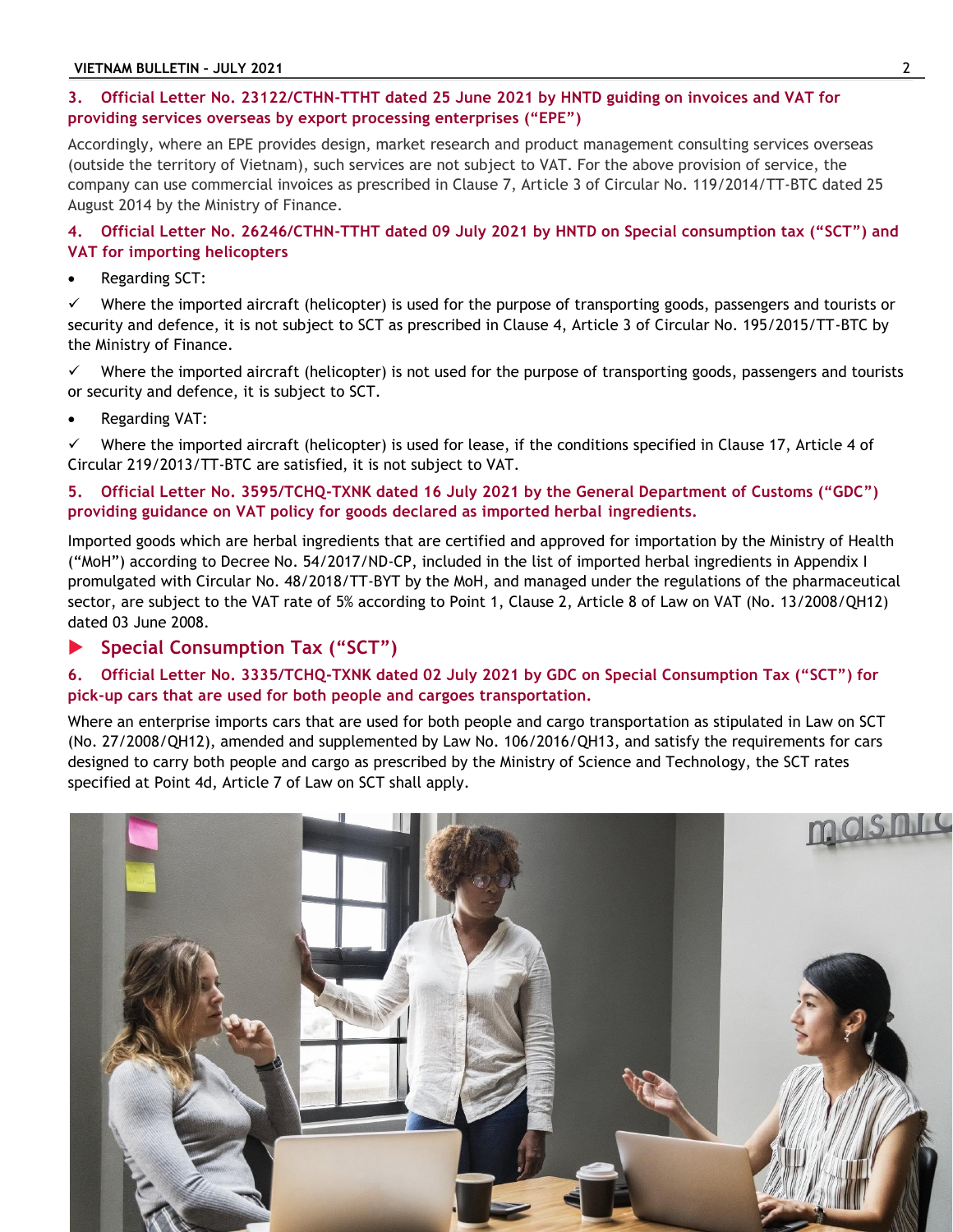## **CUSTOMS**

**1. Official Letter No. 3153/TCHQ-TXNK dated 22 June 2021 by the GDC on Export tax on products from recycling and waste treatment.**

**2. Official Letter No. 3245/TCHQ-TXNK dated 28 June 2021 by the GDC on the notification of the list of tax exemptions on VNACCS system.**

**3. Official Letter No. 3250/TCHQ-TXNK dated 28 June 2021 by the GDC on the exemption of fines and late payment interest in case of force majeure.**

**4. Official Letter No. 3634/TCHQ-TXNK dated 19 July 2021 by the GDC providing guidance on the customs value of products manufactured by EPE.**



## **LABOUR**

**1. Official Letter No. 264/QHLDTL-TL dated 15 July 2021 by the Ministry of Labour, Invalids and Social Affairs ("MOLISA") regarding payment of wages to employees during work stoppage due to the Covid-19 pandemic.** 

If an employee has to stop working due to quarantine or lockdown, the salary for work stoppage shall be agreed upon by the employee and employer but the salary for the first 14 days of employment cessation must not be lower than the statutory minimum wage.

**2. Decision No. 3642/QD-UBND dated 21 July 2021 by the People's Committee of Hanoi on the implementation of a number of policies to support employees and employers facing difficulties due to the Covid-19 pandemic in Hanoi.**

**3. Official Letter No. 583/LDLD-TC dated 26 July 2021 by the Labour Confederation of Ho Chi Minh City providing guidance on the necessary documents to apply for assistance during the Covid-19 pandemic from the Labour Confederation of Ho Chi Minh City.**

**4. Decision No. 777/QD-LDTBXH dated 9 July 2021 by the MOLISA announcing the procedures to support businesses and employees facing difficulties due to the Covid-19 pandemic.**

**5. Decision No. 23/2021/QD-TTg dated 7 July 2021 by the Prime Minister specifying the beneficiaries, conditions, level of assistance, and procedures for approving support policies for businesses and employees facing difficulties due to the Covid-19 pandemic according to Resolution No. 68/NQ-CP dated 1 July 2021.**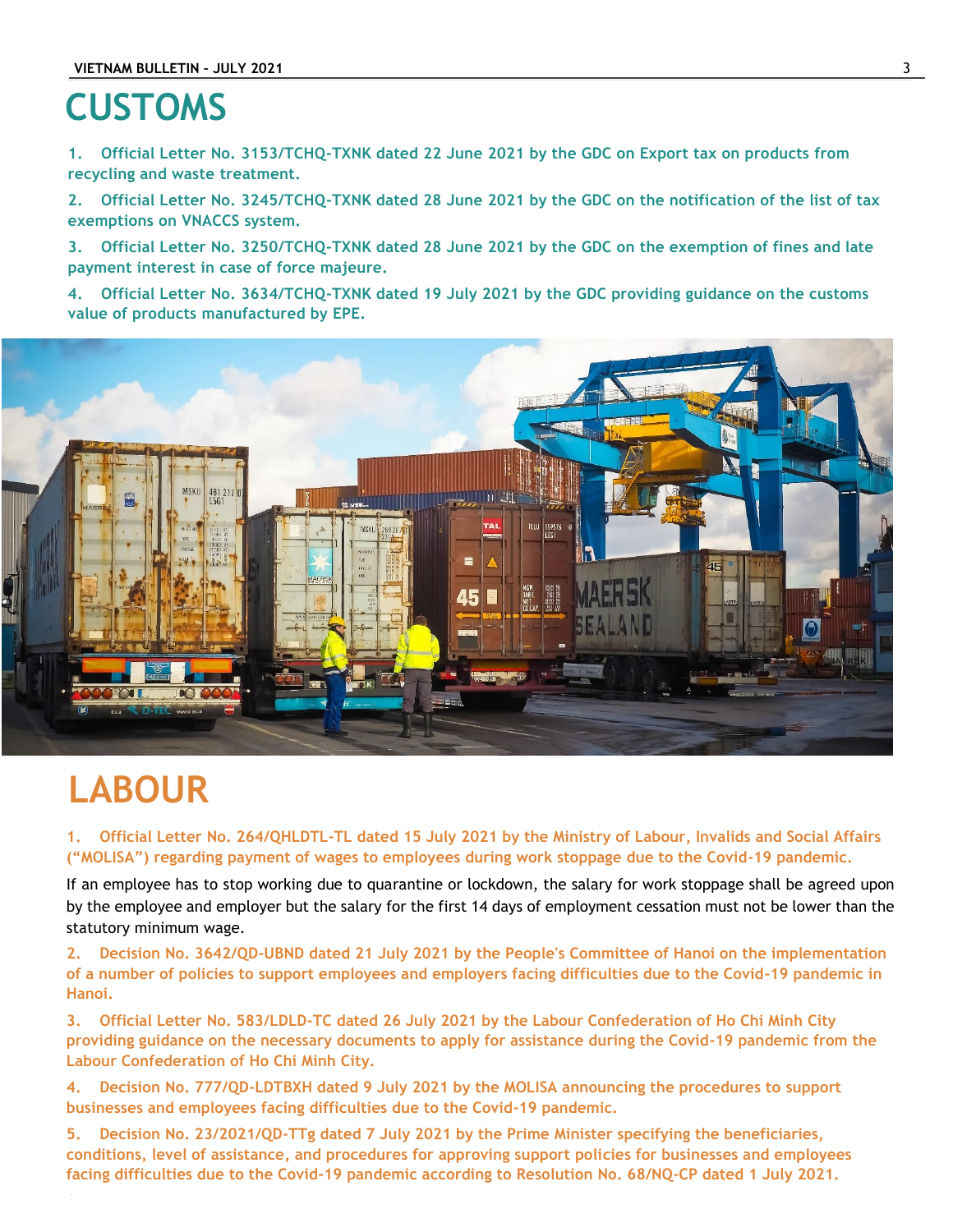## **SOCIAL INSURANCE ("SHUI")**

#### **1. Circular No. 06/2021/TT-BLDTBXH dated 07 July 2021 by the MOLISA amending and supplementing a number of articles of Circular No. 59/2015/TT-BLDTBXH, effective from 1 September 2021.**

This Circular amends and supplements several important social insurance ("SI") regulations such as:

- Subjects participating in the compulsory SI scheme;
- Rate of entitlement to sickness benefits when not taking a full month off;
- One-time allowance upon childbirth for male employees;
- Guidance for cases where the maternity leave period coincides with the annual leave;
- Convalescence and health rehabilitation after maternity;
- Monthly salary on which SI premiums are based to calculate pension enjoyment;
- Cases eligible for monthly survivorship allowance; and
- Payments subject to/exempted from SI contribution calculation.

**2. Official Letter No. 2511/CV-BCD dated 28 July 2021 by the Steering Committee for COVID-19 Prevention and Control of Ho Chi Minh City on the 5th vaccination.**

Accordingly, only those who participate in the compulsory SI scheme at the agencies, units, and enterprises of the city can register for vaccination this time.

**3. Notice No. 2846/TB-BHXH dated 28 July 2021 by the Social Insurance Department ("SID") of Ho Chi Minh City on suspending printing of health insurance ("HI") cards for those receiving unemployment benefits.**

Accordingly, employees who are eligible for the unemployment allowance shall install the VssID application and use the HI card images on VssID for medical check-up and treatment instead of the paper HI cards.

**4. Official Letter No. 2834/BHXH-QLT dated 26 July 2021 by the SID of Ho Chi Minh City regarding the renewal of household HI cards.**

The SID of Ho Chi Minh City allows issuance and renewal of HI cards using electronic transactions via:

- Application on mobile devices, online banking at Joint Stock Commercial Bank for Investment and Development of Vietnam ("BIDV") and Joint Stock Commercial Bank for Foreign Trade of Vietnam ("Vietcombank");
- National Public Service Portal (dichvucong.gov.vn);
- Web portal of Vietnam Social Insurance (dichvucong.baohiemxahoi.gov.vn)
- **5. Official Letter No. 2645/BHXH-QLT dated 12 July 2021 by the SID of Ho Chi Minh City on the conditions for approving support policies for businesses relating to SI.**

The Official Letter provides instructions on the conditions and procedures for handling the support policies for businesses related to SHUI as per Decision No. 23/2021/QD-TTg. Enterprises which are eligible for the grace period for payments to the retirement and survivorship fund in 2020 due to the pandemic can postpone such payments again in 2021 if the prescribed conditions are satisfied. In addition, the period of reduction in insurance premiums for occupational accident and disease fund (i.e. 12 months from 1 July 2021 to 30 June 2022) is still counted for the enjoyment of occupational accident and disease insurance benefits.

#### **6. Official Letter No. 5488/BYT-KCB dated 9 July 2021 by the Ministry of Health on guidelines for health monitoring after vaccination against Covid-19.**

Accordingly, those participating in the Covid-19 vaccination need to monitor their health after the vaccination for at least 28 days (especially the first 7 days) for symptoms listed in Appendix 2 and should immediately contact the mobile emergency teams or hospitals if one of these symptoms occurs.

#### **7. Decision No. 3355/QĐ-BYT dated 8 July 2021 by the Ministry of Health providing that employees and foreign experts shall be given priority to inject the Covid-19 vaccine.**

Specifically, employees and foreign experts working in epidemic-hit provinces and cities, key economic regions, industrial areas, etc. are given priority for vaccination against Covid-19.